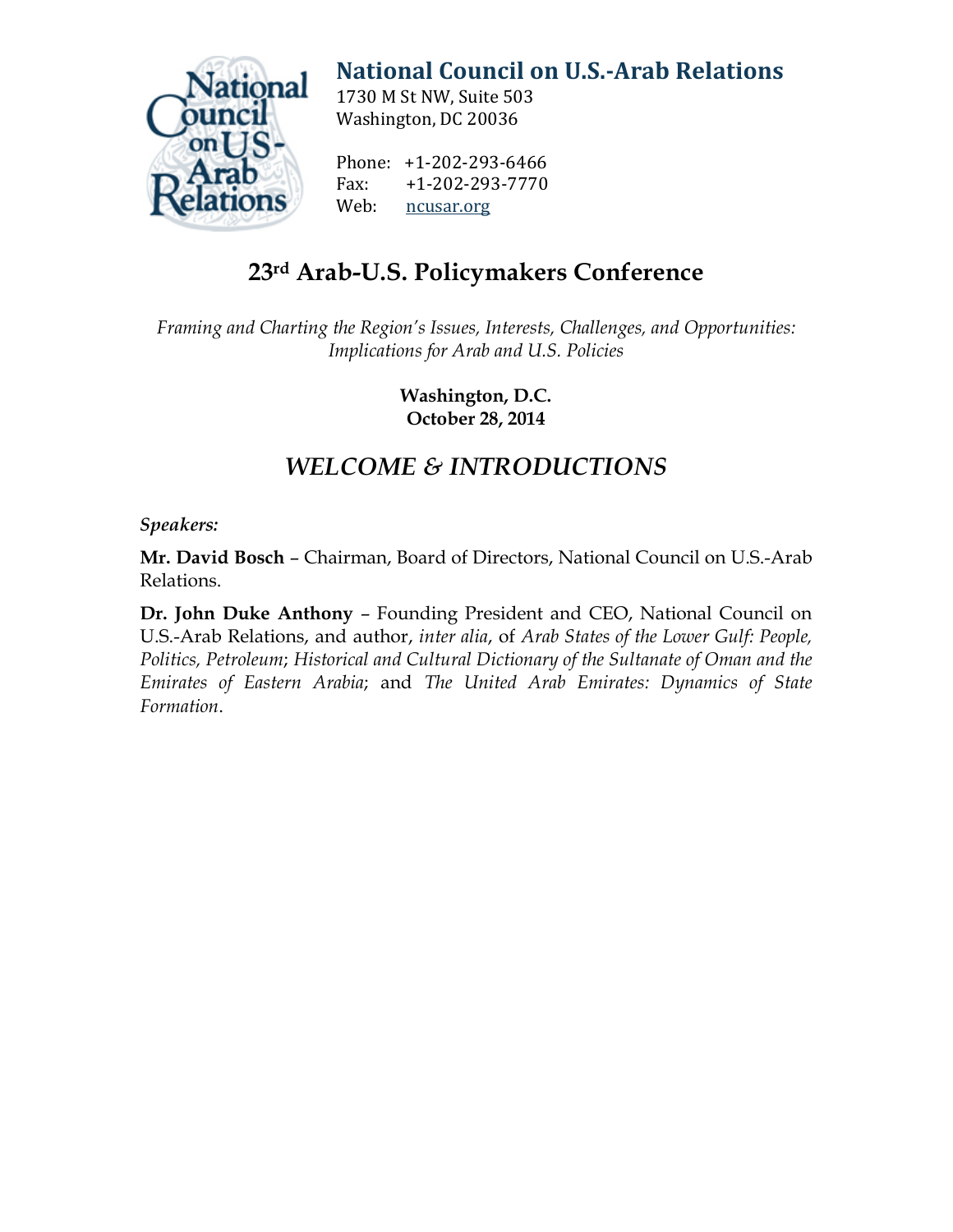#### *Remarks as delivered.*

**[Mr. David Bosch]** On behalf of the National Council on U.S.-Arab Relations and its Board of Directors, I'd like to welcome you to this twenty-third annual policy makers conference. We are so glad and honored to have all of you here today.

[Arabic Greeting] As they say in the Middle East. I also would like to thank the Ronald Reagan Building and the International Trade Center for partnering with us to make this prestigious venue available. Also thanks to the sixty or more leading corporations, many of them shown here on the screens to my right and left and also in your books, whose sponsorships have made this possible, including also the many embassies and U.S. government agencies that have also sponsored and contributed. In addition, we have to thank all of the speakers who have made their time and talents available. Without all of your support we could never have organized a conference like this, so thank you all.

Last year when I opened this conference all of us were acutely aware of the problems, the serious problems in Libya and Syria. Today as we open the sessions not only is the situation more serious in Libya and Syria, but the war in Syria has now engulfed Iraq. We see what looks like a regional war attracting many more players and becoming more complicated.

Likewise, last summer we had the killing and the wounding of thousands of civilians in Gaza and the effective destruction of its infrastructure. Today we see also increased instability in Yemen. Many people in the Arab world are looking at their future security with some trepidation, their future prosperity, and particularly the minority groups. There is a fear that inter-communal violence could spread and engulf the region and bring about the demise of the states that have kept order in the area since the colonial times.

In America, I perceive that Americans are confused and worried about what America could and should do that would help the situation. This may be complicated because indeed many in the Arab world believe that U.S. policies, actions and inactions have directly contributed to the current crises in the area. So there are no easy, no obvious solutions.

We're therefore very fortunate today to have such a strong and varied group of speakers who can bring their ideas, their recommendations to us, and I encourage everybody to listen carefully, to ask your questions, to if you'd like meet with our speakers after their respective sessions. One thing I would respectfully ask is that you please wait until they have a chance to leave the dais, the podium here, and get behind the back of the room so that you don't inadvertently disturb or delay the next session involved.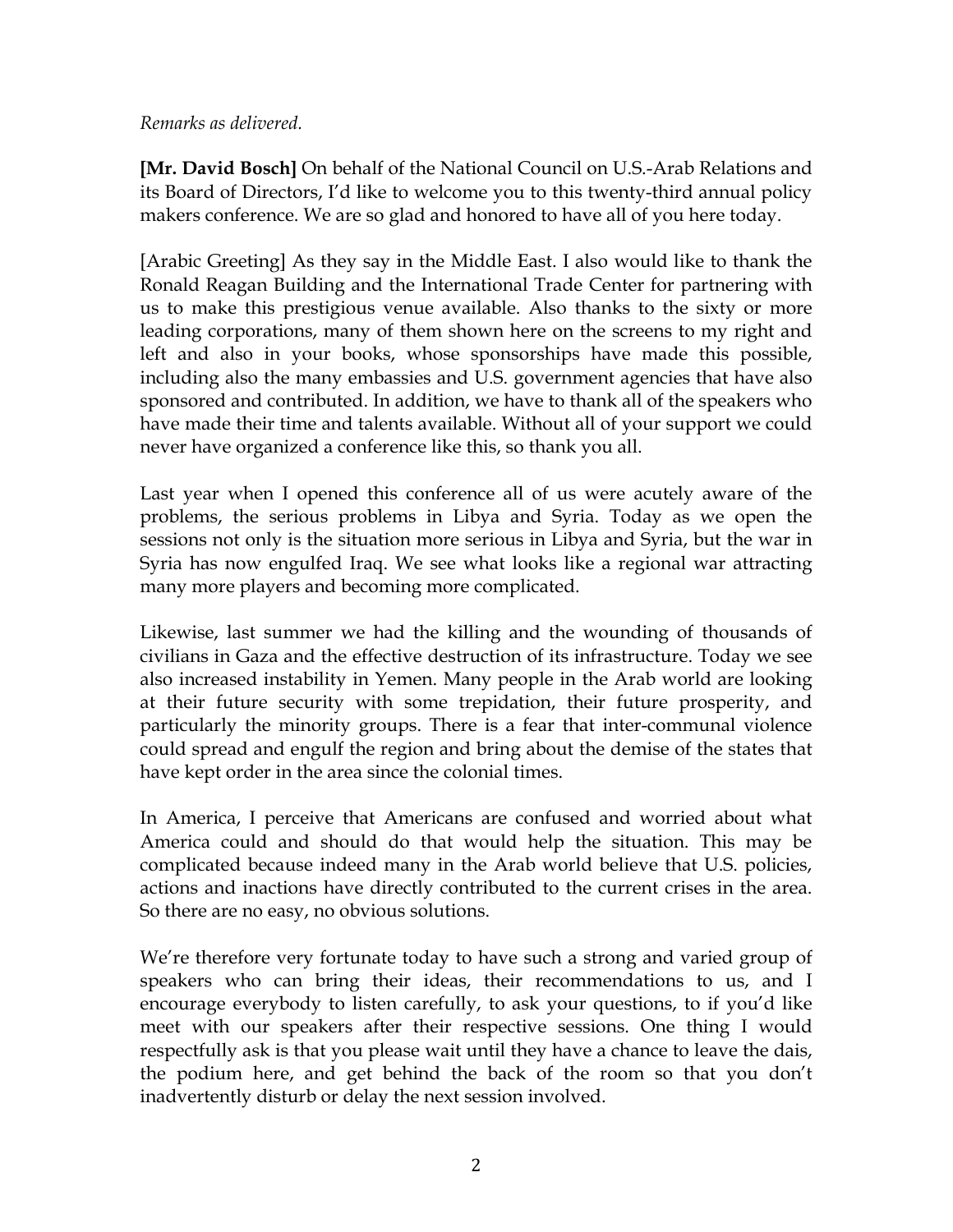One other thing I'd like to draw your attention to at the back of the room – another resource – a book fair with hard to otherwise get books on the Arab world from the American Education Trust over to the right behind you there.

Now I have the honor to introduce the Council's founding president, Dr. John Duke Anthony. He founded the Council in 1983, and in the last 31 years just one of their programs, the Model Arab League, has reached over 35,000 American young people, people in high schools and colleges, in programs in which they represent different countries in the Arab League. They get to play act as the Ambassador from Saudi Arabia or Oman or Bahrain. And this not only provides them with important leadership skills in ways to give short, pithy speeches, but it also helps them to learn how to form compromises, how to make group agreements, and many other life skills.

This year we're going to be expanding this program from 16 cities throughout the U.S. to 20, and we'll be able to reach an additional 2,500 students with this single program.

Dr. Anthony also has taken more than 1000 American professors to the Arab world – American professors, policymakers from the U.S. Congress and staff, other national and state leaders, and also American military officers. This enables them to directly see the Arab countries involved, to meet with the people, to get really first-hand opinions and also to establish relationships with their counterparts.

Besides that, Dr. Anthony has held dozens of briefings on Capitol Hill. He's written hundreds of documents for the National Council. There's really no way to quickly summarize his CV, but if you look in the book I will mention just a couple of other things. He's the only American that is so respected in the Gulf that he's been invited to every single annual summit meeting of the Gulf countries, the GCC leaders. He's also the only head of an American non-profit organization who has been knighted by the King of Morocco.

Now, I have the great honor to introduce a long-time friend, the man who has led the National Council for 31 years through thick and thin, and the very determined person who insists on leading this particular conference even though he's still recovering from surgery for a very, very bad back. Dr. John Duke Anthony.

**[Dr. John Duke Anthony]** Thank you, David. Welcome ladies and gentlemen to the 23rd annual U.S.-Arab Policymakers Conference.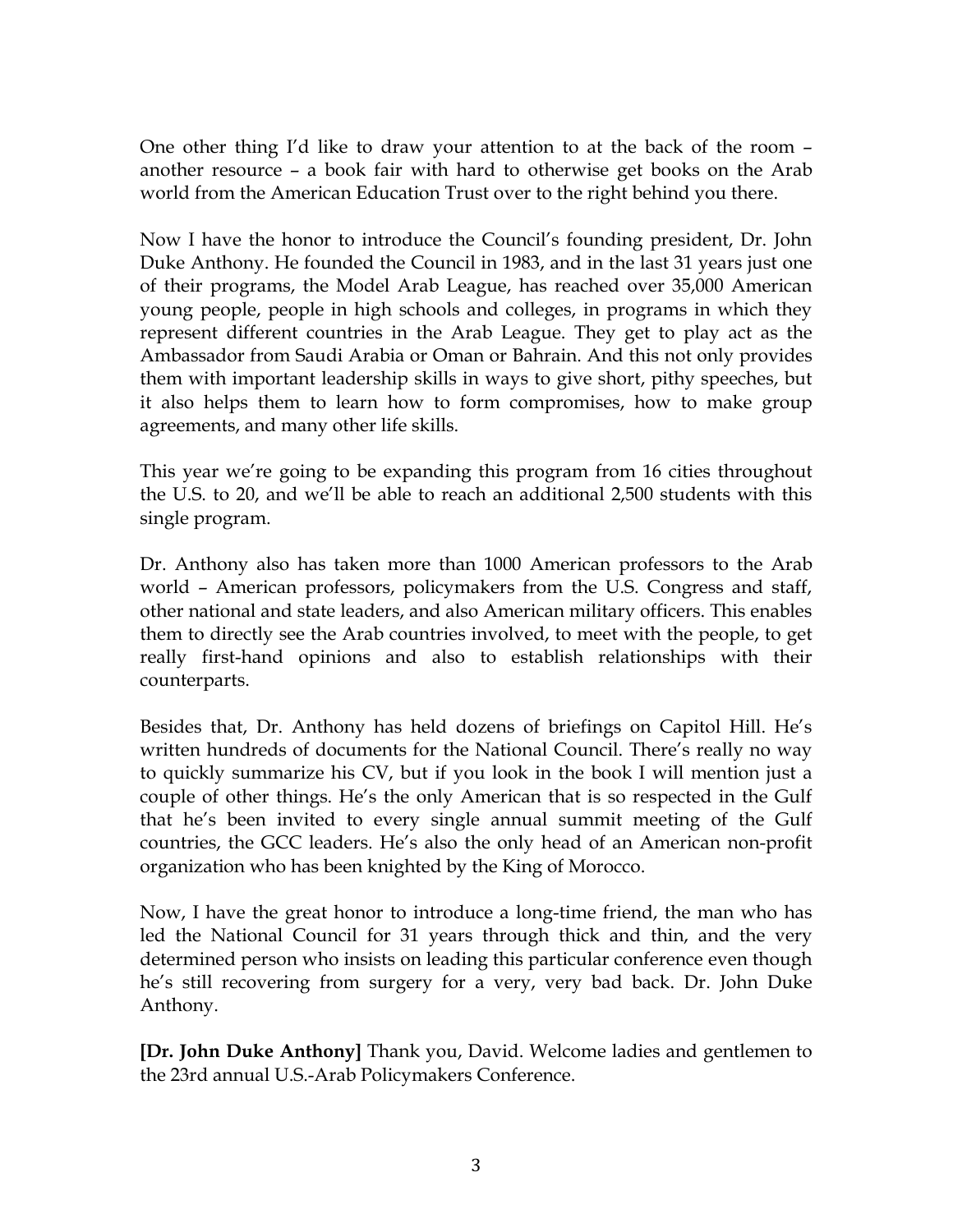Why do we have this conference? At the end of the American liberation of Kuwait in 1990, the restoration of national sovereignty to Kuwait, the restoration of political independence to Kuwait, the restoration of Kuwait's territorial integrity. It had been erased from the map by the aggression from the north. We asked Foreign Service officers what is it that no one has ever done for you, with you, to help you in your mission? And the answers to a woman and a man were uniformly that we wrestle all the time with the "W" questions – what needs to be done, who needs to do it, why does it need to be done, when does it need to be done, where will we be if we do it, where will we be if we don't do it, and sometimes even whether something needs to be done – if something's not broken you're not supposed to try to fix it.

And so we have this conference for not the "W" questions, but the "H" questions – how. There's no way a person can answer a how question with a yes or no. And these are deliberately crafted to draw out speakers, and the audience, and people in their discussions to try to probe deeper. What is it that needs to be done more? What is it that needs to be done less? What is it that needs to be done, period? And what does need to be done not at all?

This is after all the one part of the planet to which America and its allies have mobilized and deployed more tens of thousands of forces, killed more people, had more people killed, expended more of scarce treasury and other finite resources than any other place on earth. So to think that the region is well or the relationship is well – anyone who would think thusly would be probably smoking something.

We exist to try to assist policymakers by focusing on these how questions, and we do so as an organization that's been in existence now for more than three decades.

What is our vision? Our vision is a firmer foundation of the relationship between the United States and America's Arab friends, America's Arab allies, America's working strategic partners. And that foundation would rest on a multifaceted number of sectors. There would be strategic commonality, reciprocity, mutuality of benefit. There would be economic aspects. There would be political, in the realm of foreign policy. There would be commercial. There would be defense cooperation. There would be people-to-people ties, cultural ties, and things of that nature. These would be the pillars of that firmer foundation.

What is our mission? Our mission is just one word, and it's education. This is but one of seven programs that we have. David Bosch made reference to the Joseph J. Malone Faculty Fellows in Arab and Islamic Studies. By some accounts there are 2,800 universities in the United States. We have someone in 800 of them, where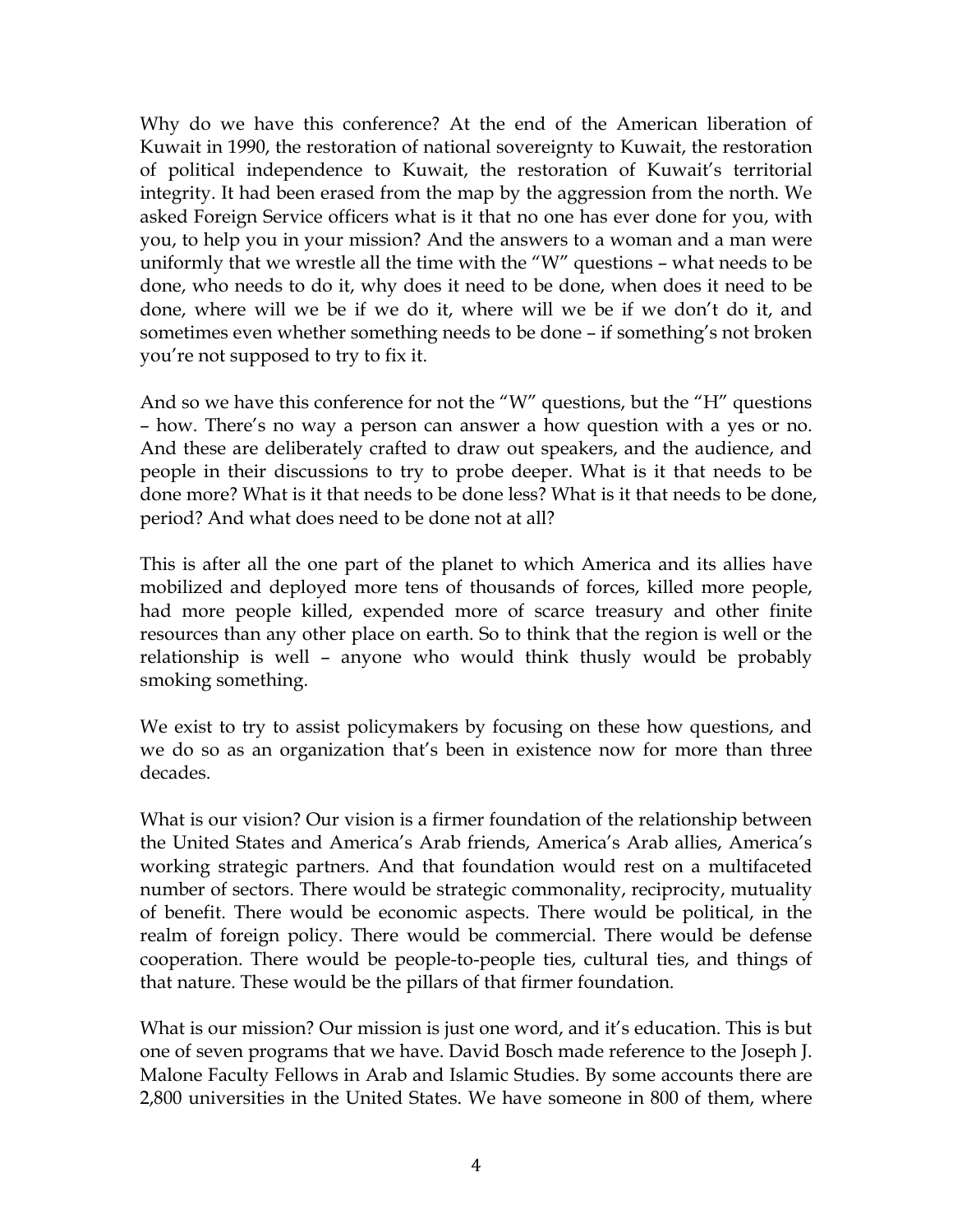we've taken professors from the arts, humanities, and the social sciences to more than 12 Arab countries. High school program, the Malcolm Kerr High School Scholars Program in 36 cities – 353 of these sixteen and seventeen year olds we took to Egypt, to Jordan, to Kuwait, to Oman, to Tunisia, to Syria, to Palestine, before they entered their university careers.

We have a Joe Alex Morris Arab World Journalism Internship Program – some 53 budding journalists right straight out of one of America's 88 schools of journalism and mass communications. We put them on newspapers in Kuwait, in the United Arab Emirates, in Jordan, in Saudi Arabia for three and a half months in that particular program.

So far as I know – anybody can correct me if I'm in error – we're the only group in the field that works assiduously with the American Armed Forces. Since 1986 we've taken just under 160 officers for the U.S. Central Command's combatant commander, most of them to Oman. What David Bosch did not mention was that David was raised partly in Oman, and one of the residues of American good-will in the region were those American nurses, doctors, and teachers that went to Arabia in the 1890s at the turn of the last century, not this one. Indeed, when he was in Oman his father was the only surgeon in the entire country, if one can believe that, during the 1950s. But we take the officers to expose them. As the commanders have said to me, "John Duke, they're very good at inflicting their military might on the unwilling." However, they are walking sticks of dynamite in terms of cultural interaction and social graces with regard to knowing about Arab culture, Arab society, Arab history, and Islamic culture, the Arab countries, the Middle East, and the Islamic world. So we take them for these reasons, to introduce them to the culture.

David made reference to our trying to train the next generation of Americans who will shoulder the burden of managing this relationship better than those of us who are somewhat older, have been doing. And he mentioned the Model Arab League and the 35,000 there, but we're trying to train young people in the real skills of public debate, to debate in one minute, three minutes max. When you've never done this before you are trembling, and you'd rather mow the teacher's lawn and paint the back fence rather than stand up in front of people and argue with passion and erudition for one minute or three minutes. And we have judges, like many of the grown ups here in the shadows, scoring them, and the best of these come to Washington in the summer for ten weeks, from June the 1<sup>st</sup> to August the 10<sup>th</sup>, for a seminar on Arabia, the GCC, and the Gulf countries. They work with 18 sister organizations – many of them are represented here – full time, nine to five, punctuality, discipline, bearing, demeanor, organization, administrative skills, volunteering, teamwork – and then two nights a week we bring them to George Washington University for what we call a cerebral massage.